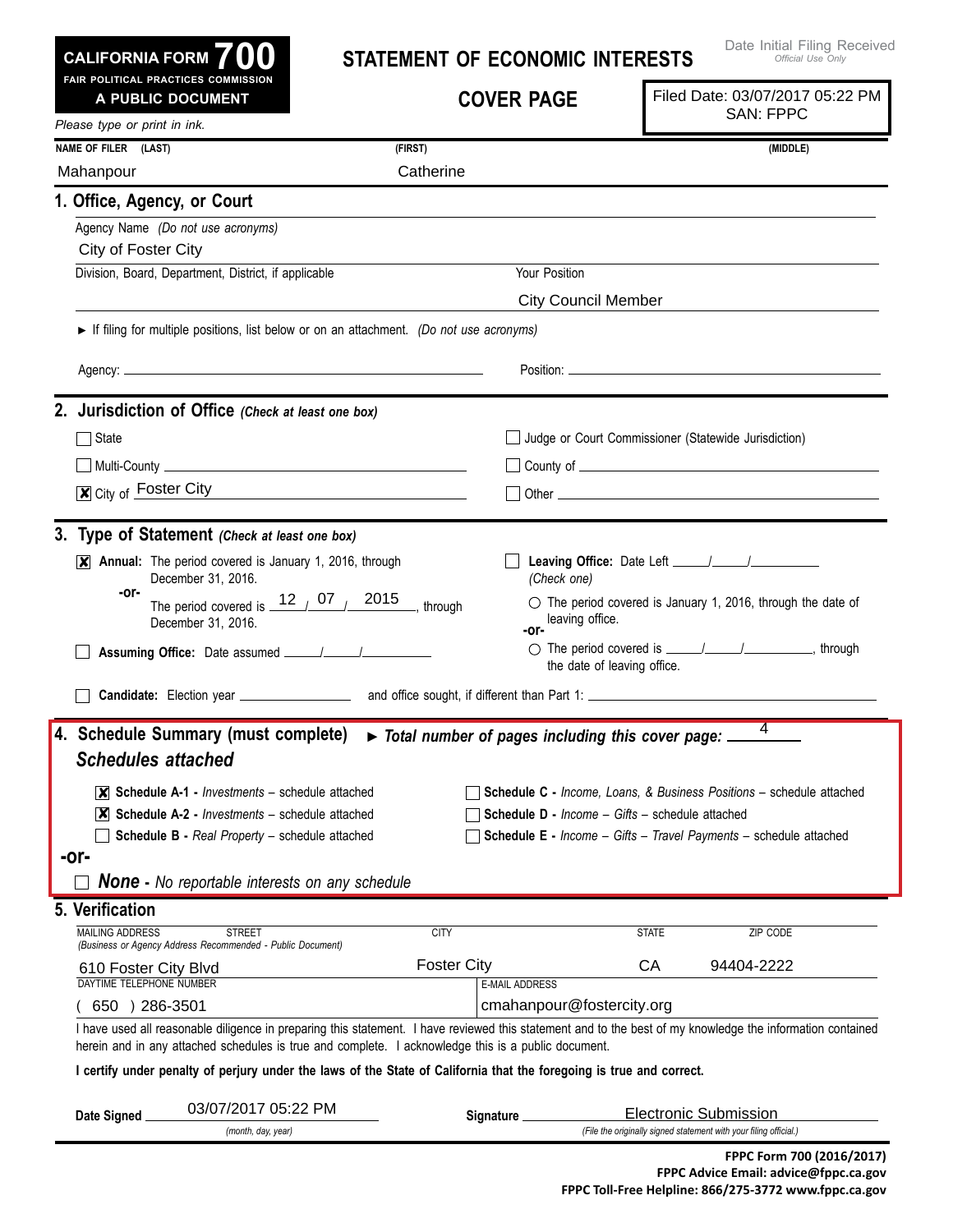## **Schedule A-1 Investments**



**700 Fair Political Practices Commission**

(Ownership Interest is Less Than 10%) *Do not attach brokerage or financial statements.*

Catherine Mahanpour

Name

| NAME OF BUSINESS ENTITY                                                                                                                   | NAME OF BUSINESS ENTITY                                                                                                                   |
|-------------------------------------------------------------------------------------------------------------------------------------------|-------------------------------------------------------------------------------------------------------------------------------------------|
|                                                                                                                                           | Stratasys Ltd                                                                                                                             |
| GENERAL DESCRIPTION OF THIS BUSINESS                                                                                                      | <b>GENERAL DESCRIPTION OF THIS BUSINESS</b>                                                                                               |
|                                                                                                                                           | 3-D Printing                                                                                                                              |
| <b>FAIR MARKET VALUE</b>                                                                                                                  | FAIR MARKET VALUE                                                                                                                         |
| $\vert$ \$10,001 - \$100,000<br>  \$2,000 - \$10,000                                                                                      | $\boxed{\mathsf{X}}$ \$10,001 - \$100,000<br>  \$2,000 - \$10,000                                                                         |
| Over \$1,000,000<br>∫ \$100,001 - \$1,000,000                                                                                             | Over \$1,000,000<br>$\sqrt{15100,001} - 1,000,000$                                                                                        |
| NATURE OF INVESTMENT                                                                                                                      | NATURE OF INVESTMENT                                                                                                                      |
| Stock<br>$\vert$ Other $\vert$<br>(Describe)                                                                                              | $\vert \mathbf{x} \vert$ Stock<br>$\vert$ Other $\_\_$<br>(Describe)                                                                      |
| Partnership ◯ Income Received of \$0 - \$499<br>◯ Income Received of \$500 or More (Report on Schedule C)                                 | Partnership ○ Income Received of \$0 - \$499<br>$\bigcirc$ Income Received of \$500 or More (Report on Schedule C)                        |
| IF APPLICABLE, LIST DATE:                                                                                                                 | IF APPLICABLE, LIST DATE:                                                                                                                 |
|                                                                                                                                           | <u>/ 16 / 16</u>                                                                                                                          |
| <b>ACQUIRED</b><br><b>DISPOSED</b>                                                                                                        | <b>ACQUIRED</b><br><b>DISPOSED</b>                                                                                                        |
| NAME OF BUSINESS ENTITY                                                                                                                   | NAME OF BUSINESS ENTITY                                                                                                                   |
| Visa Inc                                                                                                                                  | NY ST Dorm AUTH PER 5% 21 Tax                                                                                                             |
| GENERAL DESCRIPTION OF THIS BUSINESS                                                                                                      | GENERAL DESCRIPTION OF THIS BUSINESS                                                                                                      |
| Payments technology                                                                                                                       | <b>NY State Bond</b>                                                                                                                      |
| FAIR MARKET VALUE                                                                                                                         | FAIR MARKET VALUE                                                                                                                         |
| $$2,000 - $10,000$<br>$$10,001 - $100,000$                                                                                                | $\vert$ \$10,001 - \$100,000<br>  \$2,000 - \$10,000                                                                                      |
| Over \$1,000,000<br>$\vert$ \$100,001 - \$1,000,000                                                                                       | Over \$1,000,000<br>$$100,001 - $1,000,000$                                                                                               |
| NATURE OF INVESTMENT<br>$\mathsf{X}$ Stock<br>$\vert$ Other $\_\_$                                                                        | NATURE OF INVESTMENT Bond<br>$\overline{\mathsf{X}}$ Other $\overline{\mathsf{X}}$<br>Stock                                               |
| (Describe)<br>Partnership $\bigcirc$ Income Received of \$0 - \$499<br>$\bigcirc$ Income Received of \$500 or More (Report on Schedule C) | (Describe)<br>  Partnership ○ Income Received of \$0 - \$499<br>$\bigcirc$ Income Received of \$500 or More (Report on Schedule C)        |
| IF APPLICABLE, LIST DATE:                                                                                                                 | IF APPLICABLE, LIST DATE:                                                                                                                 |
| $\frac{1}{\sqrt{1-\frac{1}{10}}}$ 16<br>1/16                                                                                              |                                                                                                                                           |
| <b>ACQUIRED</b><br><b>DISPOSED</b>                                                                                                        | <b>DISPOSED</b><br><b>ACQUIRED</b>                                                                                                        |
| NAME OF BUSINESS ENTITY                                                                                                                   | NAME OF BUSINESS ENTITY                                                                                                                   |
| <b>Starbucks Corp</b>                                                                                                                     | Micron Technologies                                                                                                                       |
| GENERAL DESCRIPTION OF THIS BUSINESS                                                                                                      | <b>GENERAL DESCRIPTION OF THIS BUSINESS</b>                                                                                               |
| Specialty eateries                                                                                                                        | Semiconductor                                                                                                                             |
| FAIR MARKET VALUE                                                                                                                         | FAIR MARKET VALUE                                                                                                                         |
| $$2,000 - $10,000$<br>$$10,001 - $100,000$                                                                                                | $ \mathsf{X} $ \$10,001 - \$100,000                                                                                                       |
| $\vert$ \$100,001 - \$1,000,000<br>Over \$1,000,000                                                                                       | $$2,000 - $10,000$<br>Over \$1,000,000<br>\$100,001 - \$1,000,000                                                                         |
| NATURE OF INVESTMENT                                                                                                                      | NATURE OF INVESTMENT                                                                                                                      |
| $ X $ Stock<br>  Other                                                                                                                    | $ X $ Stock<br>Other                                                                                                                      |
| (Describe)<br>Partnership $\bigcirc$ Income Received of \$0 - \$499<br>() Income Received of \$500 or More (Report on Schedule C)         | (Describe)<br>Partnership $\bigcirc$ Income Received of \$0 - \$499<br>$\bigcirc$ Income Received of \$500 or More (Report on Schedule C) |
| IF APPLICABLE, LIST DATE:                                                                                                                 | IF APPLICABLE, LIST DATE:                                                                                                                 |
|                                                                                                                                           |                                                                                                                                           |
| 11 $\frac{128}{16}$<br>12 $\frac{1}{2}$ 20 $\frac{1}{16}$<br><b>DISPOSED</b><br><b>ACQUIRED</b>                                           | 12 <sub>1</sub> 15 <sub>1</sub> 15<br>16<br><b>ACQUIRED</b><br><b>DISPOSED</b>                                                            |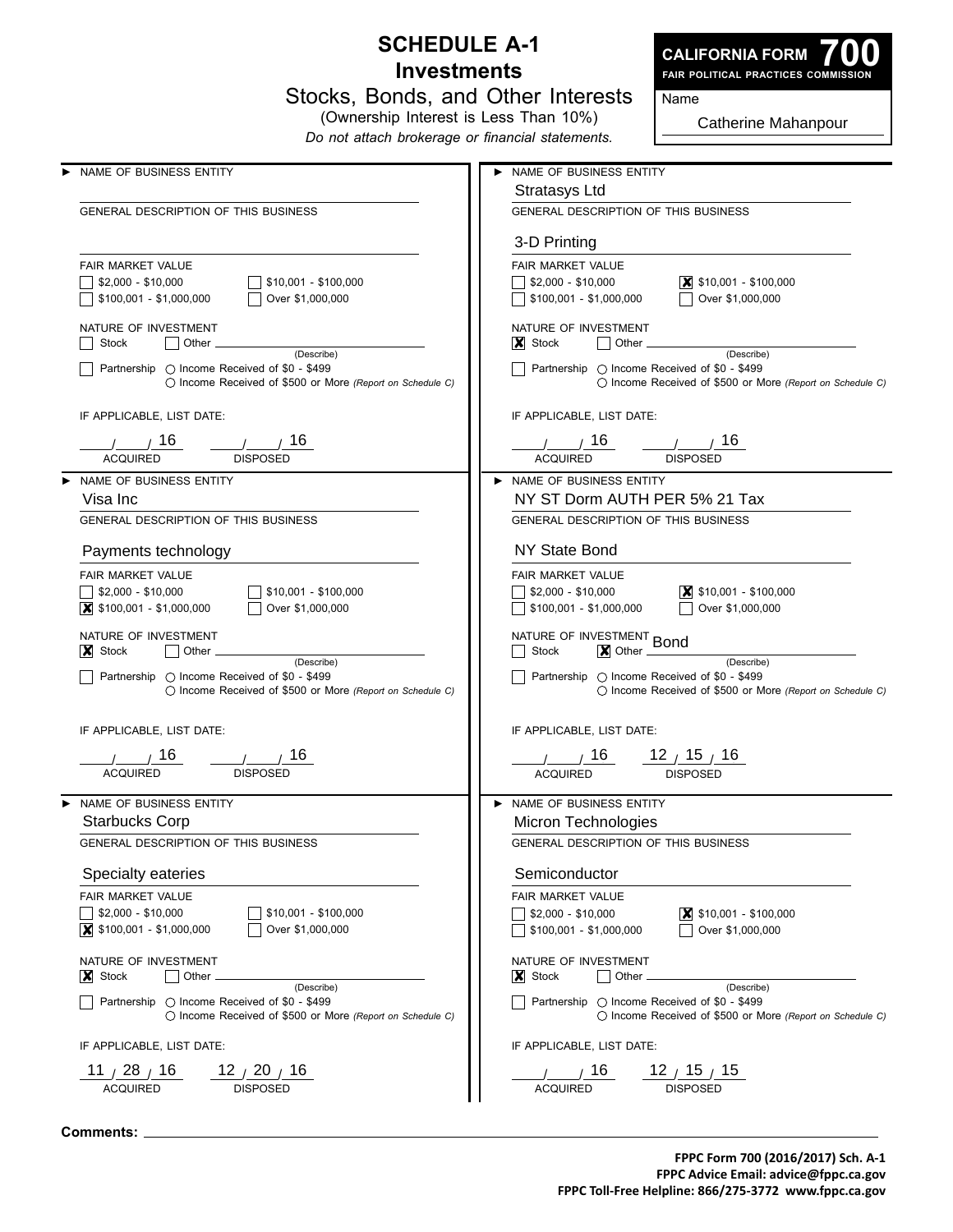## **Schedule A-1 Investments**



**700 Fair Political Practices Commission**

|  |  | Stocks, Bonds, and Other Interests |
|--|--|------------------------------------|
|  |  |                                    |

(Ownership Interest is Less Than 10%) *Do not attach brokerage or financial statements.*

Catherine Mahanpour

Name

| NAME OF BUSINESS ENTITY                                                                                                   | NAME OF BUSINESS ENTITY                                                                                                                    |
|---------------------------------------------------------------------------------------------------------------------------|--------------------------------------------------------------------------------------------------------------------------------------------|
| Viggle, Inc.                                                                                                              | <b>IShares Silver Trust</b>                                                                                                                |
| GENERAL DESCRIPTION OF THIS BUSINESS                                                                                      | GENERAL DESCRIPTION OF THIS BUSINESS                                                                                                       |
| Mobile & web-based entertainment marketing platform                                                                       | Silver                                                                                                                                     |
| FAIR MARKET VALUE                                                                                                         | FAIR MARKET VALUE                                                                                                                          |
| $ \mathsf{X} $ \$2,000 - \$10,000<br>\$10,001 - \$100,000                                                                 | $\vert$ \$10,001 - \$100,000<br>  \$2,000 - \$10,000                                                                                       |
| \$100,001 - \$1,000,000<br>Over \$1,000,000                                                                               | Over \$1,000,000<br>$\sqrt{ }$ \$100,001 - \$1,000,000                                                                                     |
| NATURE OF INVESTMENT<br>$\vert \bm{\mathsf{X}} \vert$ Stock<br>(Describe)<br>Partnership ◯ Income Received of \$0 - \$499 | NATURE OF INVESTMENT<br>$ X $ Stock<br>$\vert$   Other $\vert$<br>(Describe)<br>$\vert$ Partnership $\vert$ Income Received of \$0 - \$499 |
| ◯ Income Received of \$500 or More (Report on Schedule C)                                                                 | $\bigcirc$ Income Received of \$500 or More (Report on Schedule C)                                                                         |
| IF APPLICABLE, LIST DATE:                                                                                                 | IF APPLICABLE, LIST DATE:                                                                                                                  |
| / / 16<br>$12$ $/$ 28 $/$ 15<br><b>ACQUIRED</b><br><b>DISPOSED</b>                                                        | $\frac{1}{1}$ $\frac{16}{16}$<br>08 $\frac{1}{10}$ 01 $\frac{1}{10}$<br><b>ACQUIRED</b><br><b>DISPOSED</b>                                 |
| NAME OF BUSINESS ENTITY                                                                                                   | > NAME OF BUSINESS ENTITY                                                                                                                  |
| <b>Intel Corp</b>                                                                                                         | Mastercard                                                                                                                                 |
| GENERAL DESCRIPTION OF THIS BUSINESS                                                                                      | GENERAL DESCRIPTION OF THIS BUSINESS                                                                                                       |
| Integrated digital technology platforms                                                                                   | Credit services                                                                                                                            |
| FAIR MARKET VALUE                                                                                                         | FAIR MARKET VALUE                                                                                                                          |
|                                                                                                                           |                                                                                                                                            |
| $\sqrt{ }$ \$10,001 - \$100,000<br>$\frac{1}{2}$ \$2,000 - \$10,000<br>◯ Over \$1,000,000                                 | $\sqrt{ }$ \$2,000 - \$10,000<br>    \$10,001 - \$100,000<br>Over \$1,000,000                                                              |
| $\vert$ \$100,001 - \$1,000,000                                                                                           | $\vert$ \$100,001 - \$1,000,000                                                                                                            |
| NATURE OF INVESTMENT                                                                                                      | NATURE OF INVESTMENT                                                                                                                       |
| $\vert \bm{\chi} \vert$ Stock<br>$\vert$ Other $\vert$<br>(Describe)                                                      | $ X $ Stock<br>$\vert$ Other $\vert$<br>(Describe)                                                                                         |
| Partnership O Income Received of \$0 - \$499                                                                              | Partnership $\circ$ Income Received of \$0 - \$499                                                                                         |
| ◯ Income Received of \$500 or More (Report on Schedule C)                                                                 | ◯ Income Received of \$500 or More (Report on Schedule C)                                                                                  |
| IF APPLICABLE, LIST DATE:                                                                                                 | IF APPLICABLE, LIST DATE:                                                                                                                  |
| 16<br>$12^{07}$ / $15^{07}$                                                                                               | 03 $\frac{1}{1}$ 21 $\frac{1}{1}$ 16<br>09 <sub>/</sub> 21 <sub>/</sub> 16                                                                 |
| <b>ACQUIRED</b><br><b>DISPOSED</b>                                                                                        | <b>DISPOSED</b><br><b>ACQUIRED</b>                                                                                                         |
|                                                                                                                           |                                                                                                                                            |
| NAME OF BUSINESS ENTITY                                                                                                   | > NAME OF BUSINESS ENTITY                                                                                                                  |
| GENERAL DESCRIPTION OF THIS BUSINESS                                                                                      | GENERAL DESCRIPTION OF THIS BUSINESS                                                                                                       |
|                                                                                                                           |                                                                                                                                            |
| FAIR MARKET VALUE                                                                                                         | FAIR MARKET VALUE                                                                                                                          |
| $$2,000 - $10,000$<br>$$10,001 - $100,000$                                                                                | $$2,000 - $10,000$<br>$$10,001 - $100,000$                                                                                                 |
| $$100,001 - $1,000,000$<br>Over \$1,000,000                                                                               | $$100,001 - $1,000,000$<br>Over \$1,000,000                                                                                                |
| NATURE OF INVESTMENT                                                                                                      | NATURE OF INVESTMENT                                                                                                                       |
| Stock<br>Other                                                                                                            | <b>Stock</b><br>Other                                                                                                                      |
| (Describe)<br>Partnership $\bigcirc$ Income Received of \$0 - \$499                                                       | (Describe)<br>Partnership ◯ Income Received of \$0 - \$499                                                                                 |
| ◯ Income Received of \$500 or More (Report on Schedule C)                                                                 | () Income Received of \$500 or More (Report on Schedule C)                                                                                 |
| IF APPLICABLE, LIST DATE:                                                                                                 | IF APPLICABLE, LIST DATE:                                                                                                                  |
| 16<br>16                                                                                                                  | 16<br>16                                                                                                                                   |
| <b>ACQUIRED</b><br><b>DISPOSED</b>                                                                                        | <b>ACQUIRED</b><br><b>DISPOSED</b>                                                                                                         |
|                                                                                                                           |                                                                                                                                            |